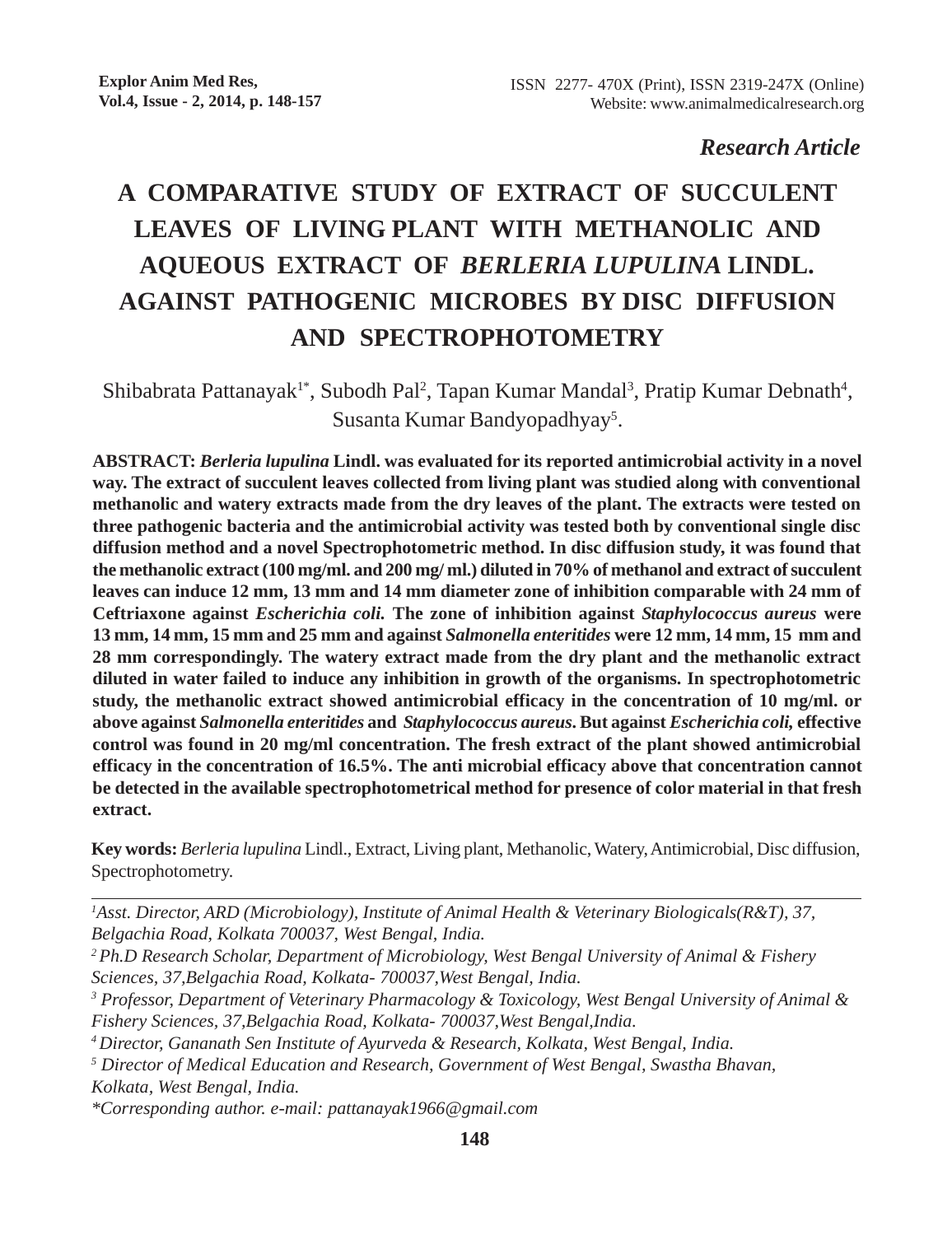## **INTRODUCTION**

Development of resistance among microorganisms against antimicrobial agents and spread of the plasmid based genetic materials related with such resistance to many other new species of microorganisms continuously with accelerated speed is becoming a threat for antimicrobial chemotherapy. The spread is mainly due to indiscriminate, unnecessary use and residual effect of antibacterial substances (Pattanayak 2011). Resistance in bacterial population spread from person to person by bacteria, from bacterium to bacterium by plasmids, from plasmid to plasmid or chromosome by transposons (Rang *et al.,* 2005). So, many of the present antimicrobial substances facing resistance and use of these as the means to kill or control the growth of the microorganisms fail in many cases. The continuous development of new antimicrobial agents may not solve the problem.

The plant derived antimicrobial agents may work through different pathways than commonly used antibiotics and chemotherapeutic agents and thus may be an additional or alternative way to combat the problem.

*Berleria lupulina* Lindl. (Family: Acanthaceae) commonly known as Vishalyakarani in Bengali and Hophead and Philippine Violet in English, is generally used to stop instant bleeding. It is also used to cure all types of wound and ulcers, both new and old (Pattanayak *et al.,* 2012).The plant is externally used as an anti-inflammatory against insect bites, snake bites, herpes simplex, herpes zoster and varicella zoster virus lesions and it also has a diuretic effect and anti-amoebic activities (Kanchanapoom *et al*., 2001; Lans

*et al*., 2001; Sawangjaroen *et al*., 2006). The methanolic extract of this plant is having anti-ulcer activity (Suba *et al.,* 2004).

A study was conducted for validation of the antimicrobial efficacy of this plant, an essential quality for inducing wound healing and all other related activities.

# **MATERIALS AND METHODS**

**Contemporary methods of study:** In the previous study related with validation of reported medicinal property of plants, generally the plant parts were collected, dried and preserved. Then methanolic, ethanolic, acetone, aqueous etc. extracts of the preserved plant parts were made and stored at different manner. Then these were tested for their reported medicinal use *in vitro* or among *in vivo* animal models, either in that form or in semi-purified or purified form after identification of active principles (Pattanayak *et al.,* 2013).

### **Validation of crude fresh extract of plant parts collected from living plants:**

Generally, the ethnic and other rural people traditionally use the plants in its crude, fresh form in most of the time. It was argued that the concept of contemporary research have the limitation of loss of many aromatic and other phytochemicals present in the living plant, which may have very important role when used together (Pattanayak *et al.,* 2013).

So, the present study was designed for validation of antimicrobial efficacy of methanolic and aqueous extracts of dry plant leaves as well as the extract of succulent leaves of living plant.

## **A. Identification, extraction and preservation of plant materials:**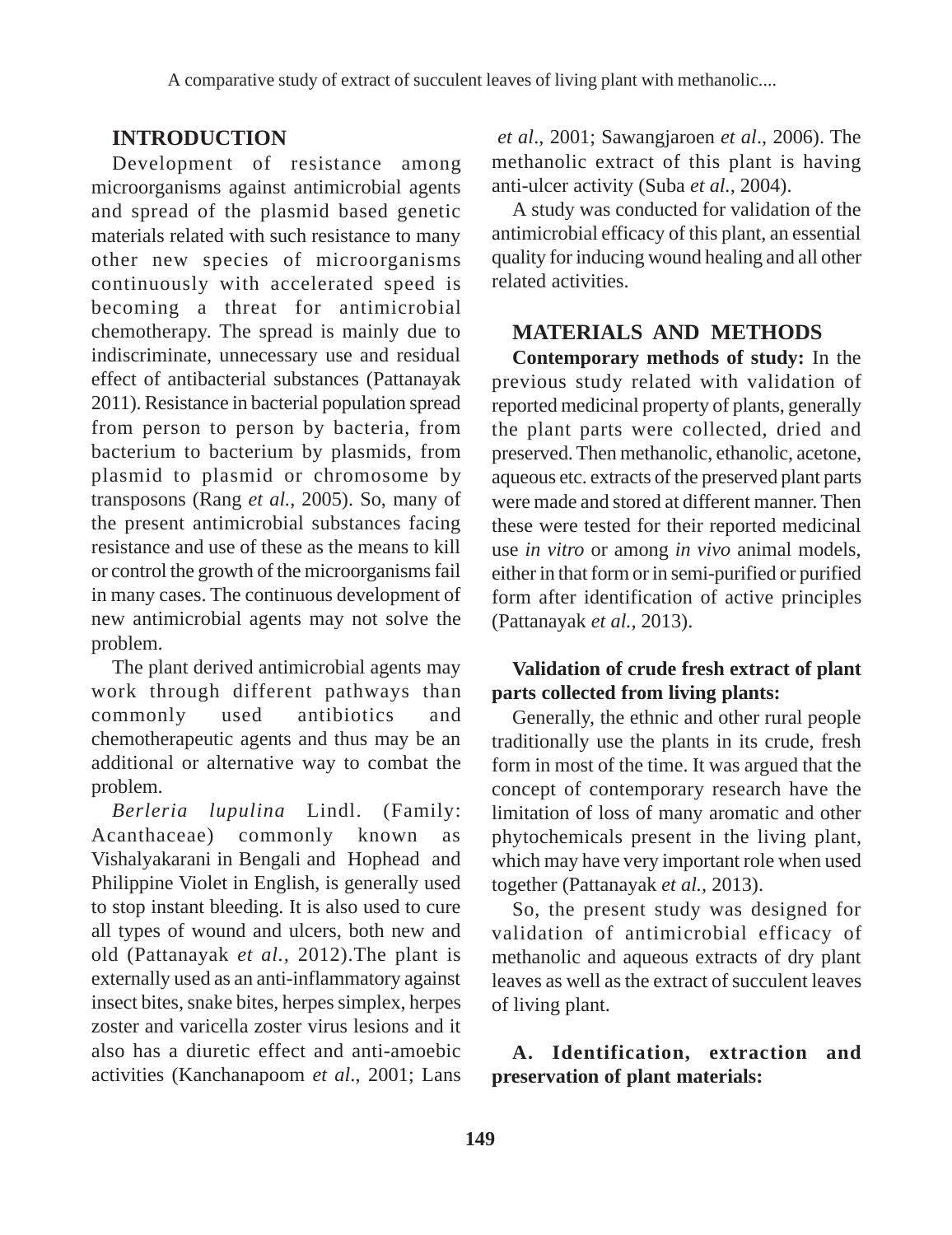The taxonomic identification of plant was performed by plant taxonomist before proceeding for the study.

The leaves of the plant, *Berleria lupulina* Lindl., were collected from Belda, Paschim Medinipur,West Bengal, India during the month of September – October, 2013. After collection, the green, succulent leaves were washed with tap water, rubbed slightly individually with cotton soaked with distilled water to remove adhered particle, if any, and then were rinsed with distilled water and air dried.

**Fresh extract preparation:** A part of the washed, cleaned plant leaves was taken and paste of the plant material (leaves) was made by pestle and mortar. Afterwards the material was filtered by three layers of clean, white cotton cloth, centrifuged at 1000 rpm for 10 minutes and the supernatant was stored in airtight bottles at  $4^{\circ}$ C for two hours and then at  $-20^{\circ}$ C for further use.

**Dry leaf preparation:** Another part of the plant material were air dried in shade for seven days with changing of position twice daily and the dry leaves were stored in airtight nylon bottles at 40 C for further use (Dey *et al.*, 2010).

 **Aqueous and methanolic extract preparation**: The methanolic and aqueous extracts from the dry leaves following conventional methods (Dey *et al.*, 2010).

**Preparation of semisolid methanolic extract:** The materials (methanolic extracts of plant parts) was attached with Vacuum evaporator, where temperature was adjusted at 37<sup>o</sup>C to get concentrated material. After evaporation of five hours, a portion of water

was still present in the material. The material was then placed in sterile petridishes inside the U.V ray sterilized Laminer flow for further evaporation of water. The remains were some pasty materials, which was collected in sterile vials and kept at  $-20^{\circ}$ C.

## **B.** *In vitro* **antibacterial study (Bauer** *et al.,* **1966).**

## **Microorganisms used:**

- 1. *Escherichia coli.*
- 2. *Salmonella enteritides.*
- 3. *Staphylococcus aureus*.

**Source of bacteria**: Department of Veterinary Microbiology, West Bengal University of Animal and Fishery Sciences, Kolkata,West Bengal, India.

#### **Dilution of plant extracts for experiment:**

i) Methanolic extract in water:

Semisolid methanolic plant leaf extract (200 mg) was mixed with 1 millilitre of distilled water to obtain 200 mg/ml concentration.

ii) Methanolic extract in methanol:

a) Semisolid methanolic plant leaf extract (100 mg) was mixed with 1 millilitre of 70 % methanol to obtain 100 mg/ml concentration.

b) Semisolid methanolic plant leaf extract (200 mg) was mixed with 1 millilitre of 70 % methanol to obtain 200 mg/ml concentration.

ii) Fresh extract: The fresh extract of the plants were used as it was without any dilution or modification.

#### **Procedure**

 The bacterial broth culture was adjusted to the bacterial concentration of 106 /ml following the procedures described by Willey *et al*. (2011). Then 100 µl of this was added in each plate and spreaded on the surface by a spreader. Then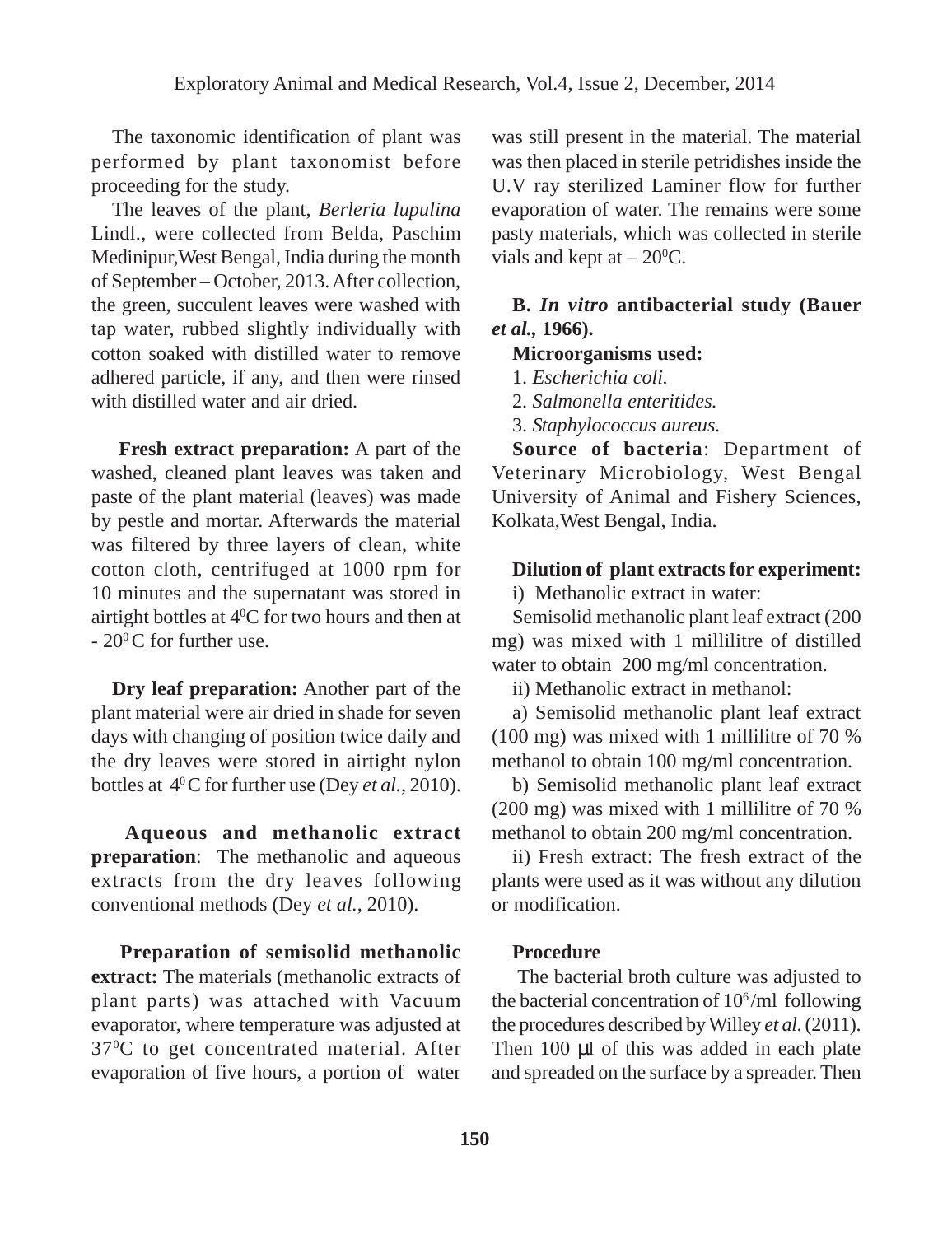one sterile empty disc (Diameter of the disc is 7 millilitre, HiMedia) was taken each time to dip it for 30 seconds in the fresh plant extract/ watery extract of dry plant leaves/ methanolic extract of plant diluted in water (200 mg/ml)/ methanolic extract of plant diluted in methanol (100 or 200 mg/ml). Then that was allowed to dry for a few seconds and placed individually on the agar and pressed by the forceps slightly. The control discs were also placed on the agar. The plates were incubated for  $37^{\circ}$ C for 24 hours (Ayyappa das *et al*., 2009). The process was repeated several times according to the requirement. The zone of inhibition of growth of bacteria was measured at the next day after bringing the plates from the incubator.

# **C. Study of antimicrobial efficacy and determination of Minimum Inhibitory Concentration by spectrophotomety:**

The Minimum inhibitory concentration (MIC) was evaluated by a novel type Spectrophotometrical study. The study was designed following partially the dilution method of Willey *et al.,* 2011, Beth *et al.,* 2002, recommendation of European Committee for Antimicrobial Susceptibility Testing (EUCAST) of the European Society of Clinical Microbiology and Infectious Diseases (ESCMID 2000), and Doss *et al.* (2012).

Doss *et al.,* 2012 compared only reduction of turbidity of the culture media than control to standardize the concentration of microorganisms in broth, but Spectrophotometric study was also performed by some others (Carmen Dominguez *et al,* 2001, Willey *et al.,* 2011). The wave lengths used were 405 nm by Beth *et al*. (2002) and 450 nm by Carmen Dominguez *et al.* (2001).

During our study, we have selected both the

wavelengths to study our samples, at 405 nm and 450 nm wavelengths setting the plain bacterial broth media as control.

# **Procedure: Dilution of extracts.**

The sterile bacterial tubes were added with 3 milliliter of Broth media (HiMedia). Then the previously made methanolic plant extracts (200 mg/ml in 70% methanol) was added to get desired concentration in the broth media (Table1). Likewise, the fresh extract of the plant leaves was diluted (Table 2).

Three sterile test tubes were added only with 3 ml of broth media for media control. Another three tubes with only 3 ml of broth media and all other test tubes having plant extracts were added with 100 µl of previously made bacterial broth culture having bacterial concentration of 106 /ml, made following the procedure of Willey *et al.* (2011).

Then the media controls were kept at  $4^{\circ}$ C and the other tubes containing the materials were incubated for 24 hours at 37<sup>o</sup>C. At the next day, the Optical Density (O.D.) of the materials were measured in UV VIS spectrophotometer of Systronics (India) model no.119 and the values were noted.

# **RESULTS AND DISCUSSION**

The result of disc diffusion assay shows that the methanolic and the fresh extract of *Barleria lupulina* Lindl. showed antimicrobial effect on all the tested microorganisms. The methanolic extract of 200 mg/ ml concentration shows a better effect than 100 mg/ ml concentration. Mubarack *et al.* (2011) and Doss *et al.* (2012) took both 100 mg/ml and 200 mg/ml and got better result in the higher concentration in some other plants.The further higher concentrations were not taken as most of the plant extracts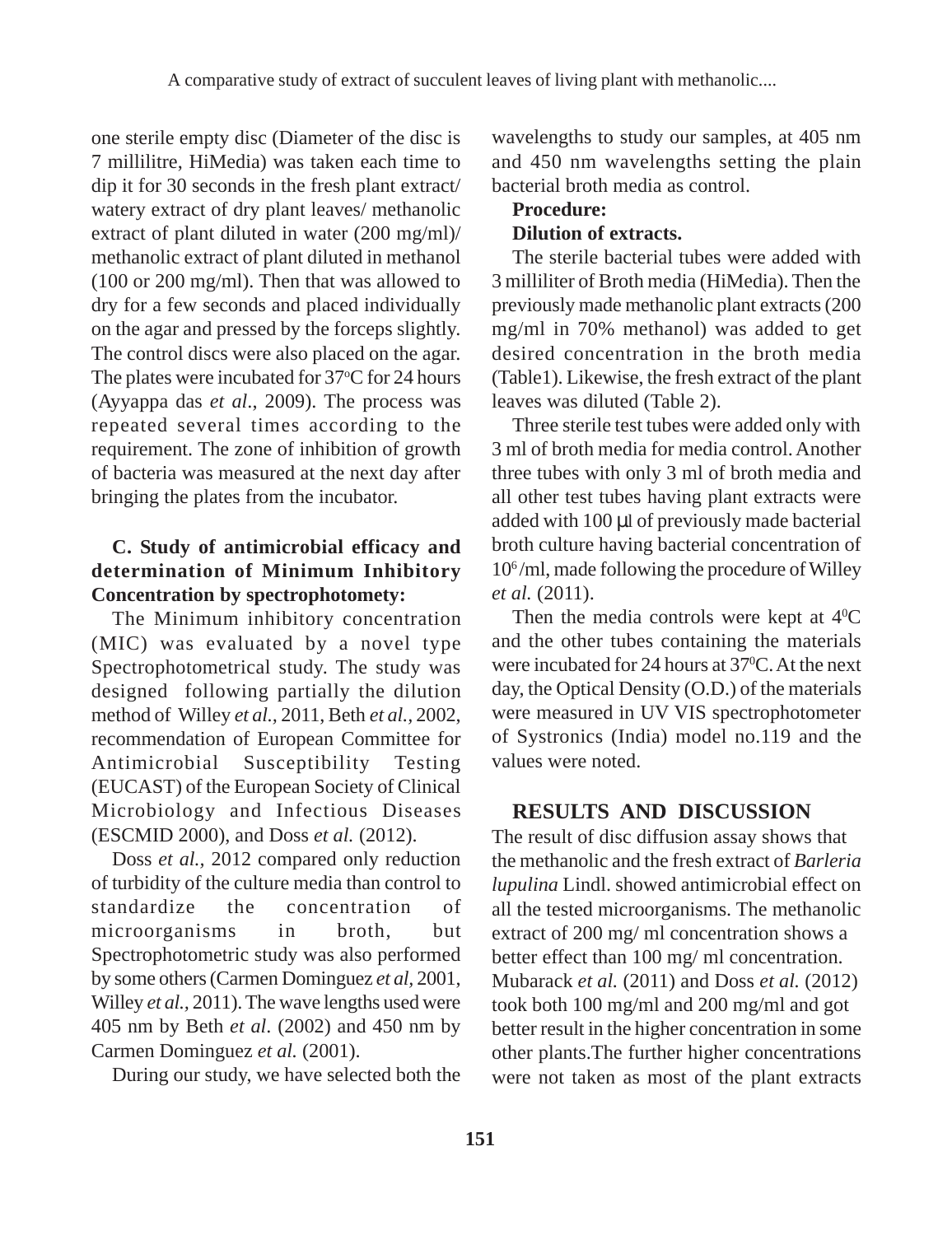remain at almost thick and semisolid state in higher concentration (300 mg/ml or more) and remain adhered with disc. The methanolic extract cannot able to show its effect when diluted in water, instead of methanol. This may be due to change of diluents, *ie*, ineffective dilution in separate media, in water in place of methanol. This is definitely a limitation of the methanolic extract.

In the study, the aqueous extract made from the dry leaves of the plant fail to show any effect on any of the tested micro organisms.

The previous study reports did not show same findings. In one report, the methanolic and aqueous extracts were not found effective against *E.coli*, but found effective against *S.aureus* (Dey *et al.,* 2014). In another report, the methanolic extract showed 12 mm zone against *E.coli* and 16 mm zone against *S.aureus* and the aqueous extract failed to show any effect (Doss *et al.,* 2011). In our study, the zone of inhibition against *E.coli* is 12 mm and 13 mm for two concentrations of methanolic extracts (Table 3).

 As the people residing at the rural areas are accustomed with the use of readily available herbal preparations made from the locally available plants mainly at its raw, pure, fresh and crude form for cure of the ailments of themselves as well as of their domestic animals for same or related type of ailments, validation of the extracts closer to their use is important. In our study, the fresh extract of the plant showed better antimicrobial efficacy than methanolic extracts of two concentrations. The zones of inhibition were found higher in fresh extract treated disc all the three microorganisms (Table 3).

A novel type of study was done to measure the effect of plant extracts on growth of micro organisms by spectrophotometry. The concept of measurement of antimicrobial efficacy was taken from the procedures described for determination of Minimum Inhibitory Concentration (MIC) by Willey *et al.*, 2011. It was expected that the O.D value of the mixture of plant leaf extract with added bacteria should

| <b>Parameter</b>                | <b>Dilution procedure</b> |                    |                    |              |  |
|---------------------------------|---------------------------|--------------------|--------------------|--------------|--|
| Methanolic extract of           |                           |                    |                    |              |  |
| the plant $(200 \text{ mg/ml})$ | 75 µl.                    | $150 \mu$ l.       | $300 \mu l$ .      | $750 \mu$ l. |  |
| Broth media                     | 3 ml.                     | 3 ml.              | 3 ml.              | 3 ml.        |  |
| Concentration                   | $5 \text{ mg/ml}$         | $10 \text{ mg/ml}$ | $20 \text{ mg/ml}$ | $50$ mg/ml   |  |

| <b>Table 1 : Dilution of Methonotic Extract.</b> |  |
|--------------------------------------------------|--|
|--------------------------------------------------|--|

## **Table 2 : Dilution of Fresh Extract.**

| <b>Parameter</b>               | <b>Quantity of materials added</b> |                  |          |           |  |
|--------------------------------|------------------------------------|------------------|----------|-----------|--|
| Fresh extract                  | $1.5$ ml                           | $1.0 \text{ ml}$ | $0.5$ ml | $0.25$ ml |  |
| Broth media                    | $1.5$ ml                           | $2.0$ ml         | $2.5$ ml | $2.75$ ml |  |
| Concentration of Fresh Extract | 50%                                | 33%              | 16.50%   | 8.25%     |  |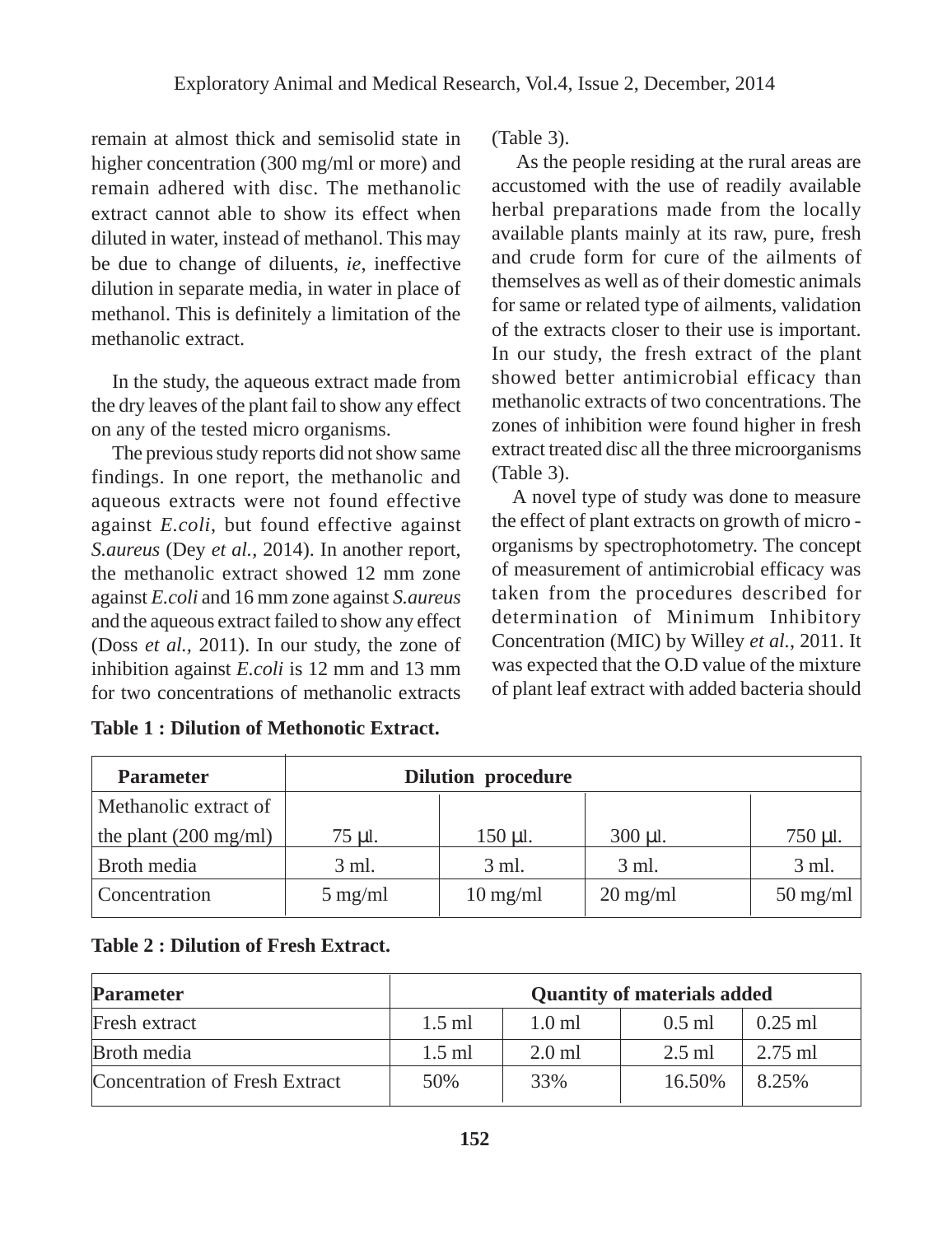A comparative study of extract of succulent leaves of living plant with methanolic....

| Parameters/Bacteria            | <b>Escherichia</b><br>coli | <i>Salmonella</i><br>enteritides | <b>Staphylococcus</b><br><i>aureus</i> |
|--------------------------------|----------------------------|----------------------------------|----------------------------------------|
| Watery extract                 |                            |                                  |                                        |
| Methanolic extract in          |                            |                                  |                                        |
| water $(200 \text{ mg/ml})$    |                            | 0                                | 0                                      |
| Methanolic extract in 70%      |                            |                                  |                                        |
| methanol $(100 \text{ mg/ml})$ | 12                         | 12                               | 13                                     |
| Methanolic extract in 70%      |                            |                                  |                                        |
| methanol $(200 \text{ mg/ml})$ | 13                         | 14                               | 14                                     |
| Fresh plant extract            | 14                         | 15                               | 15                                     |
| Ceftriaxone (control)          | 24                         | 28                               | 25                                     |
| Distilled water (control)      | $\Omega$                   | 0                                | 0                                      |
| Methanol (70%) (control)       |                            |                                  |                                        |

**Table 3: Average diameter of zone of inhibition of bacterial growth (mm) against extracts of** *Barleria lupulina* **Lindl.**

## **Table 4: Spactro photometrical study on effect of extracts of** *Barleria lupulina* **Lindl. on the growth of** *Escherichia coli***.**

Plant: *Barleria lupulina* Lindl.

Bacteria: *Escherichia coli*.

Broth media used as blank.

Bacterial culture reading: At 405 nm: Pre inoculation 0.055; Post inoculation 1.058.

At 450 nm: Pre inoculation 0.048; Post inoculation 1.008.

| <b>Type of Extract</b> | <b>Concentration</b> | <b>Pre 405</b> | <b>Post 405</b> | <b>Pre 450</b> | <b>Post 450</b> |
|------------------------|----------------------|----------------|-----------------|----------------|-----------------|
| Methanolic extract     | $5 \text{ mg/ml}$    | 1.481          | $\geq 2.00$     | 1.374          | $\geq 2.00$     |
|                        | $10 \text{ mg/ml}^*$ | 1.689          | 1.762           | 1.503          | 1.587           |
|                        | $20 \text{ mg/ml}^*$ | 1.846          | 1.760           | 1.703          | 1.649           |
|                        | $50 \text{ mg/ml}$   | $=2.00$        | $\geq 2.00$     | $\geq 2.00$    | $\geq 2.00$     |
| <b>Fresh Extract</b>   | 100\%                | $=2.00$        | $\geq 2.00$     | $\geq 2.00$    | $\geq 2.00$     |
|                        | 50%                  | $=2.00$        | $\geq 2.00$     | $\geq 2.00$    | $\geq 2.00$     |
|                        | 33%                  | $=2.00$        | $\geq 2.00$     | $\geq 2.00$    | $\geq 2.00$     |
|                        | $16.5\%$ *           | 1.898          | 1.823           | 1.654          | 1.581           |
|                        | 8.25%                | 1.485          | $\geq 2.00$     | 1.312          | $\geq 2.00$     |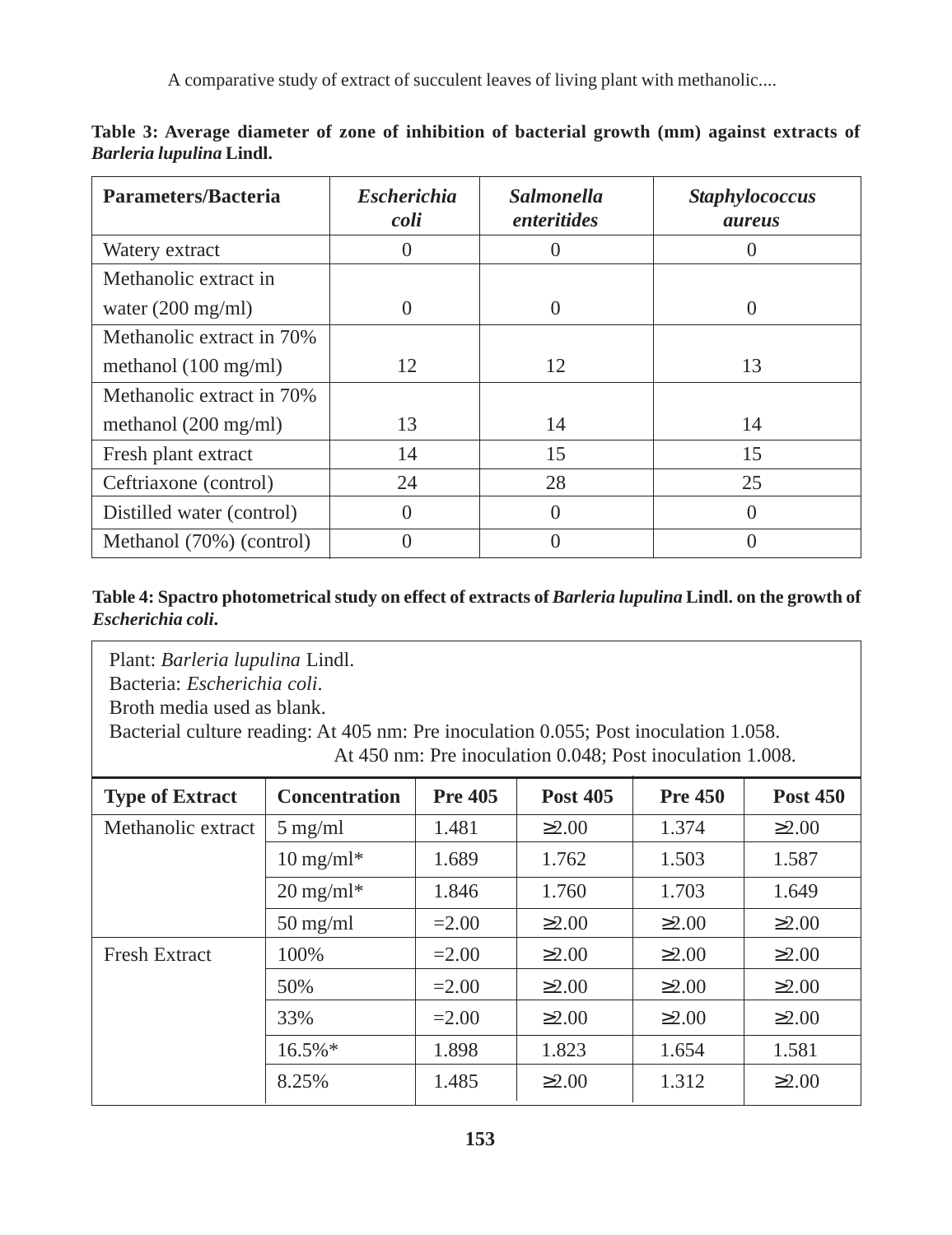Exploratory Animal and Medical Research, Vol.4, Issue 2, December, 2014

| Plant: Barleria lupulina Lindl.                                                      |                                                                                                |             |                                                           |             |             |  |  |
|--------------------------------------------------------------------------------------|------------------------------------------------------------------------------------------------|-------------|-----------------------------------------------------------|-------------|-------------|--|--|
| Bacteria: Salmonella enteritides                                                     |                                                                                                |             |                                                           |             |             |  |  |
| Broth media used as blank.                                                           |                                                                                                |             |                                                           |             |             |  |  |
| Bacterial culture reading: At 405 nm: Pre inoculation 0.148; Post inoculation 1.150. |                                                                                                |             |                                                           |             |             |  |  |
|                                                                                      |                                                                                                |             | At 450 nm: Pre inoculation 0.136; Post inoculation 1.141. |             |             |  |  |
| <b>Type of Extract</b>                                                               | <b>Concentration</b><br><b>Pre 405</b><br><b>Post 405</b><br><b>Pre 450</b><br><b>Post 450</b> |             |                                                           |             |             |  |  |
| Methanolic extract                                                                   | $5$ mg/ml                                                                                      | 1.571       | $\geq 2.00$                                               | 1.485       | $\geq 2.00$ |  |  |
|                                                                                      | $10 \text{ mg/ml}^*$                                                                           | 1.787       | 1.679                                                     | 1.625       | 1.537       |  |  |
|                                                                                      | $20 \text{ mg/ml}^*$                                                                           | 1.903       | 1.827                                                     | 1.786       | 1.712       |  |  |
|                                                                                      | $50 \text{ mg/ml}$                                                                             | $\geq 2.00$ | $\geq 2.00$                                               | $\geq 2.00$ | $\geq 2.00$ |  |  |
| <b>Fresh Extract</b>                                                                 | 100%                                                                                           | $\geq 2.00$ | $\geq 2.00$                                               | $\geq 2.00$ | $\geq 2.00$ |  |  |
|                                                                                      | 50%                                                                                            | $\geq 2.00$ | $\geq 2.00$                                               | $\geq 2.00$ | $\geq 2.00$ |  |  |
|                                                                                      | 33%                                                                                            | $\geq 2.00$ | $\geq 2.00$                                               | $\geq 2.00$ | $\geq 2.00$ |  |  |
|                                                                                      | $16.5\%*$                                                                                      | 1.903       | 1.816                                                     | 1.784       | 1.695       |  |  |
|                                                                                      | 8.25%                                                                                          | 1.610       | $\geq 2.00$                                               | 1.531       | $\geq 2.00$ |  |  |

**Table 5: Spactro photometrical study on effect of extracts of** *Barleria lupulina* **Lindl. on the growth of** *Salmonella enteritides.*

### **Table 6: Spactro photometrical study on effect of extracts of** *Barleria lupulina* **Lindl. on the growth of** *Staphylococcus aureus.*

| Plant: Barleria lupulina Lindl.                                                      |                                                                                         |             |                                                            |             |             |  |  |
|--------------------------------------------------------------------------------------|-----------------------------------------------------------------------------------------|-------------|------------------------------------------------------------|-------------|-------------|--|--|
| Bacteria: Staphylococcus aureus                                                      |                                                                                         |             |                                                            |             |             |  |  |
| Broth media used as blank.                                                           |                                                                                         |             |                                                            |             |             |  |  |
| Bacterial culture reading: At 405 nm: Pre inoculation 0.098; Post inoculation 1.171. |                                                                                         |             |                                                            |             |             |  |  |
|                                                                                      |                                                                                         |             | At 450 nm: Pre inoculation 0.0666; Post inoculation 1.157. |             |             |  |  |
| <b>Type of Extract</b>                                                               | <b>Pre 405</b><br>Concentration<br><b>Post 405</b><br><b>Pre 450</b><br><b>Post 450</b> |             |                                                            |             |             |  |  |
| Methanolic extract                                                                   | $5 \text{ mg/ml}$                                                                       | 1.488       | 1.597                                                      | 1.392       | 1.445       |  |  |
|                                                                                      | $10 \text{ mg/ml}^*$                                                                    | 1.715       | 1.691                                                      | 1.581       | 1.472       |  |  |
|                                                                                      | $20 \text{ mg/ml}^*$                                                                    | 1.881       | 1.722                                                      | 1.746       | 1.582       |  |  |
|                                                                                      | $50 \text{ mg/ml}$                                                                      | $\geq 2.00$ | $\geq 2.00$                                                | $\geq 2.00$ | $\geq 2.00$ |  |  |
| <b>Fresh Extract</b>                                                                 | 100%                                                                                    | $\geq 2.00$ | $\geq 2.00$                                                | $\geq 2.00$ | $\geq 2.00$ |  |  |
|                                                                                      | 50%                                                                                     | $\geq 2.00$ | $\geq 2.00$                                                | $\geq 2.00$ | $\geq 2.00$ |  |  |
|                                                                                      | 33%                                                                                     | $\geq 2.00$ | $\geq 2.00$                                                | $\geq 2.00$ | $\geq 2.00$ |  |  |
|                                                                                      | 16.5%*                                                                                  | 1.872       | 1.767                                                      | 1.695       | 1.559       |  |  |
|                                                                                      | 8.25%                                                                                   | 1.575       | $\geq 2.00$                                                | 1.432       | $\geq 2.00$ |  |  |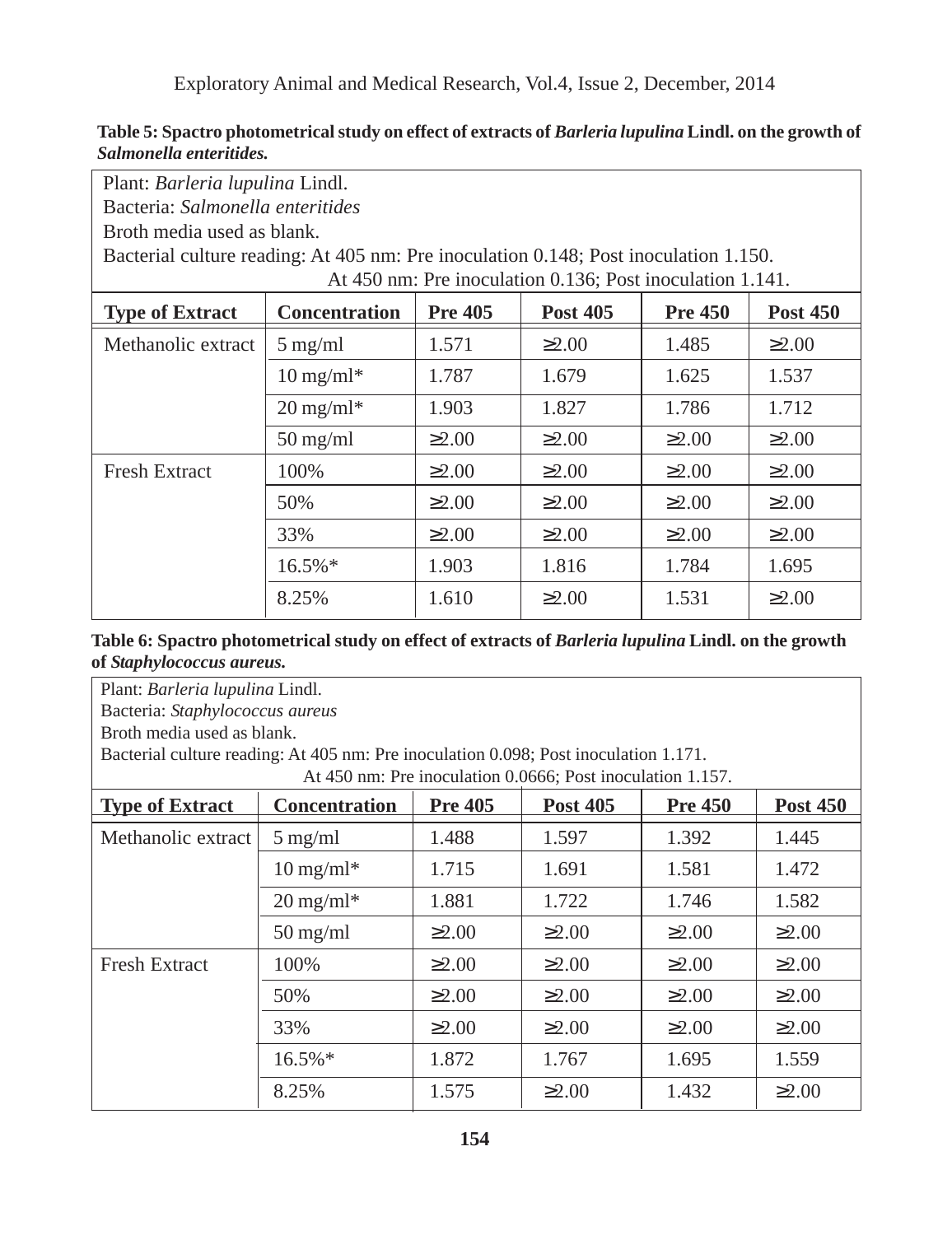increase if the bacteria could grow and multiply. The O.D value should decrease if the plant extract was able to kill or inhibit the growth of bacteria. As the present extracts were having color material, so the O.D values of extracts were always higher than the value of the broth with bacteria at post incubation.

The effective control of growth of bacteria was considered only at negative absorbance value in spectrophotometry of incubated samples. According to that idea, the methanolic extract of *Barleria lupulina* Lindl. showed anti microbial efficacy in the concentration of 10 mg/ml. or above against *Salmonella enteritides* and *Staphylococcus aureus* in spectrophotometrical study (Table 5 and Table 6). But against *Escherichia coli,* the 10 mg/ml concentration of the plant extract was able to show some level of control of growth of bacteria, but effective control was found in 20 mg/ml concentration (Table 4). The fresh extract of the plant showed antimicrobial efficacy in the concentration of 16.5% against allthe three bacteria. The antimicrobial efficacy above that concentration cannot be detected in the present in spectrophotometrical method for presence of color material in that fresh extract (Table 4, 5 and 6).

The methods used by Willey *et al.* (2011), Recommendation of European Committee for Antimicrobial Susceptibility Testing (EUCAST) etc. were developed to test antibacterial substances, mainly of synthetic origin. There was no interference of color of those synthetic antibacterial chemicals. But both the methanolic as well as fresh extracts of the plants are having some color, sometimes very deep. That caused limitation in the spectrophotometric study of the antibacterial

effect of different plant extracts.

#### **CONCLUSION**

After thorough analysis of the study results, it can be concluded that the fresh extract made from the succulent leaves collected from the living *Barleria lupulina* Lindl. plant showed better antimicrobial efficacy than methanolic and aqueous extracts. The spectrophotometric evaluation of antimicrobial efficacy of fresh extract as well as methanolic extract face the limitation after a certain concentration due to the presence of color material in them.

#### **ACKNOWLEDGEMENT**

Authors are thankful to The Vice-Chancellor, West Bengal University of Health Sciences for giving the necessary permission for the study which is a part of ongoing Ph.D research work of the first author. Authors are grateful to Vice-Chancellor, West Bengal University of Animal and Fishery Sciences; Dean, Faculty of Veterinary & Animal Sciences, WBUAFS and concerned Heads of the Department of Pharmacology and Toxicology, Department of Microbiology, Department of Animal Nutrition and Department of Biochemistry, WBUAFS, Kolkata, India for providing necessary permission to use the instrumental facilities of the laboratory to do the research work.

Authors are also thankful to Prof. D.Maity, Taxonomy and Biosystematics Laboratory, Department of Botany, University of Calcutta, 35, Ballygunge Circular Road, Kolkata – 700 019, West Bengal, India for his assistance in the work of taxonomical identity of the research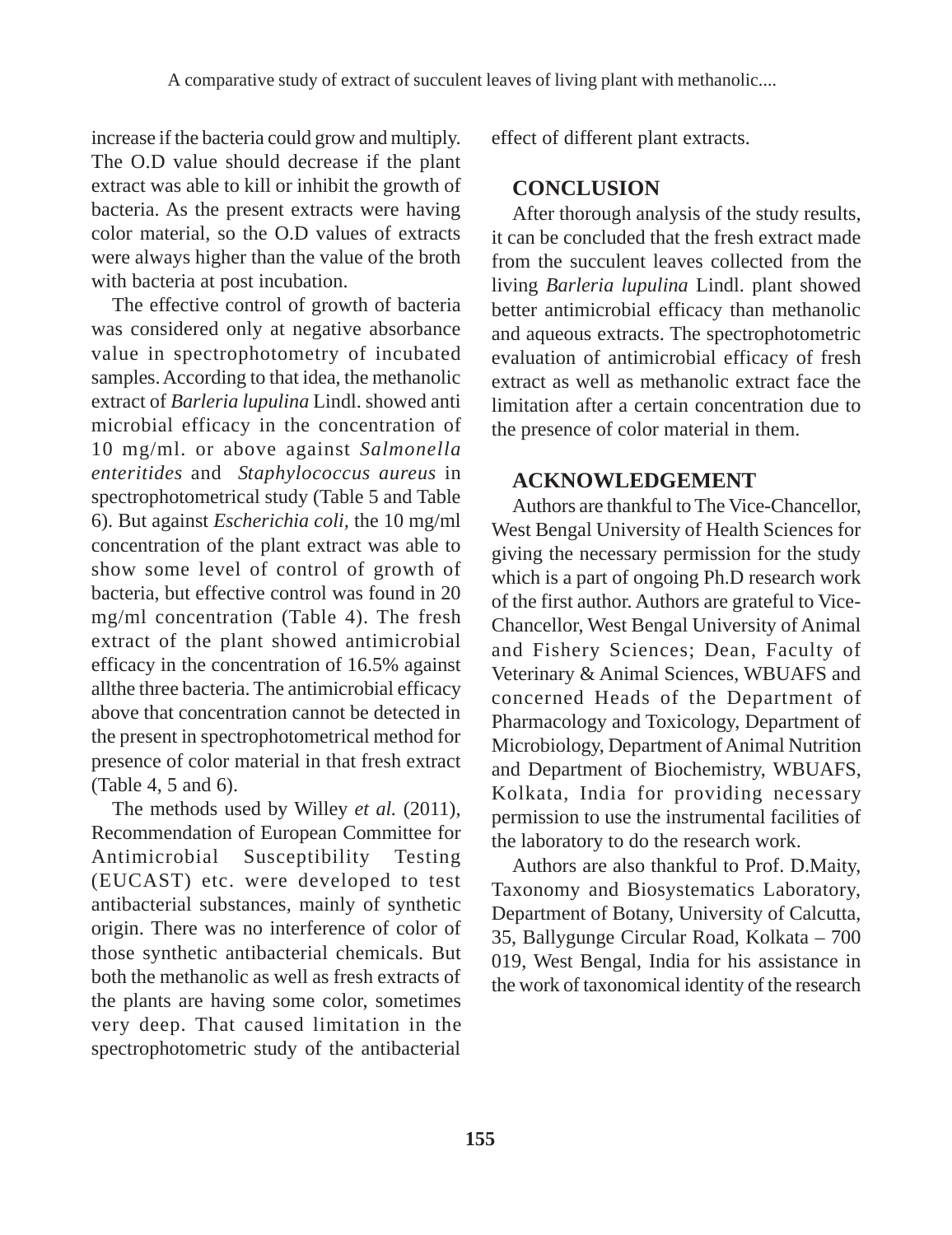plant.

#### **REFERENCES**

Ayyappa Das MP, Dhanabalan R, Doss A (2009) *In vitro* antibacterial activity of two medicinal plants against bovine udder isolate bacterial pathogens from dairy herds. Ethnobot leaflets 13: 152-158.

Bauer AW, Kirby WMM, Sherris JC, Turck M (1966) Antibiotic susceptibility testing by a standardized single disk method. The Am J Clin Path 45(4): 493 - 496.

Beth A, Arthing- Skaggs,Wendy Lee – Yang, Meral A. Ciblak, Joao P. Frade, Mary E. Brandt. et al*.* (2002) Comparison of visual and spectrophotometric methods of broth microdilution MIC point determination and evaluation of a sterol quantitation method for in vitro susceptibility testing of Fluconazole and Itraconazole against trailing and nontrailing *Candida* isolates. Antimicrob Agnt Chenotherp 46(8): 2477- 2481.

Carmen Dominguez M, Manuel DLR,Borobio MV (2001) Application of spectrophotometric method for determination of post antibiotic effect and comparison with viable counts in agar. J Antimicr. Chemoth 47: 391-398.

Dey S, Banerjee D, Chattapadhyay S, Karmakar KB (2010) Antimicrobial activities of some medicinal plants in West Bengal. Int J Pharm Biosc 1(3): 1-10.

Dey SK, Chattopadhyay S, Masanta NC (2014) Antimicrobial activities of some medicinal plants of red and laterite zone of West Bengal, India. World J Pharm Pharmaceut Sc 3(4): 719-734.

Doss A, Mubarack HM, Vijayasanthi M, Venkataswamy R (2012) *In vitro* antimicrobial activity of certain wild medicinal plants against bovine mastitis isolated contagious pathogens. Asian J Pharmacut Clin Res 5(2): 90-93.

Doss A, Parivuguna V, Vijayasanthi M, Surendran S (2011) Antibacterial evaluation and phytochemical analysis of certain medicinal plants, Western Ghats, Coimbatore. J Res Biol 1: 24-29.

European Committee for Antimicrobial SusceptibilityTesting (EUCAST) of the European Society of Clinical Microbiology and Infectious Diseases (ESCMID) (2000) Determination of minimum inhibitory concentrations (MICs) of antibacterial agents by agar dilution. Clinic Microbiol Infect 6 (9): 509-515.

Kanchanapoom T, Kasai R, Yamasaki K (2001) Iridoid glucosides from *Barleria lupulina*. Phytochem 58: 337-341.

Lans C, Harper T, Georges K, Bridgewater E (2001) Medicinal and ethnoveterinary remedies of hunters Trinidad. BMC Complem Alt Med 1: 10.

Mubarack HM, Doss A, Dhanabalan R, Venkataswamy R (2011) *In vitro* antimicrobial effects of some selected plants against bovine mastitis pathogens. Hygeia J D Med 3(1): 71-75.

Pattanayak S (2011) Development of resistance of bacteria against antimicrobial agents: reasons, threats and ongoing encounter. Expl Anim Med Res 1(1): 7- 19.

Pattanayak S, Dutta MK , Debnath PK, Bandyopadhyay SK, Saha B and Maity D (2012) A study on ethno – medicinal use of some commonly available plants for wound healing and related